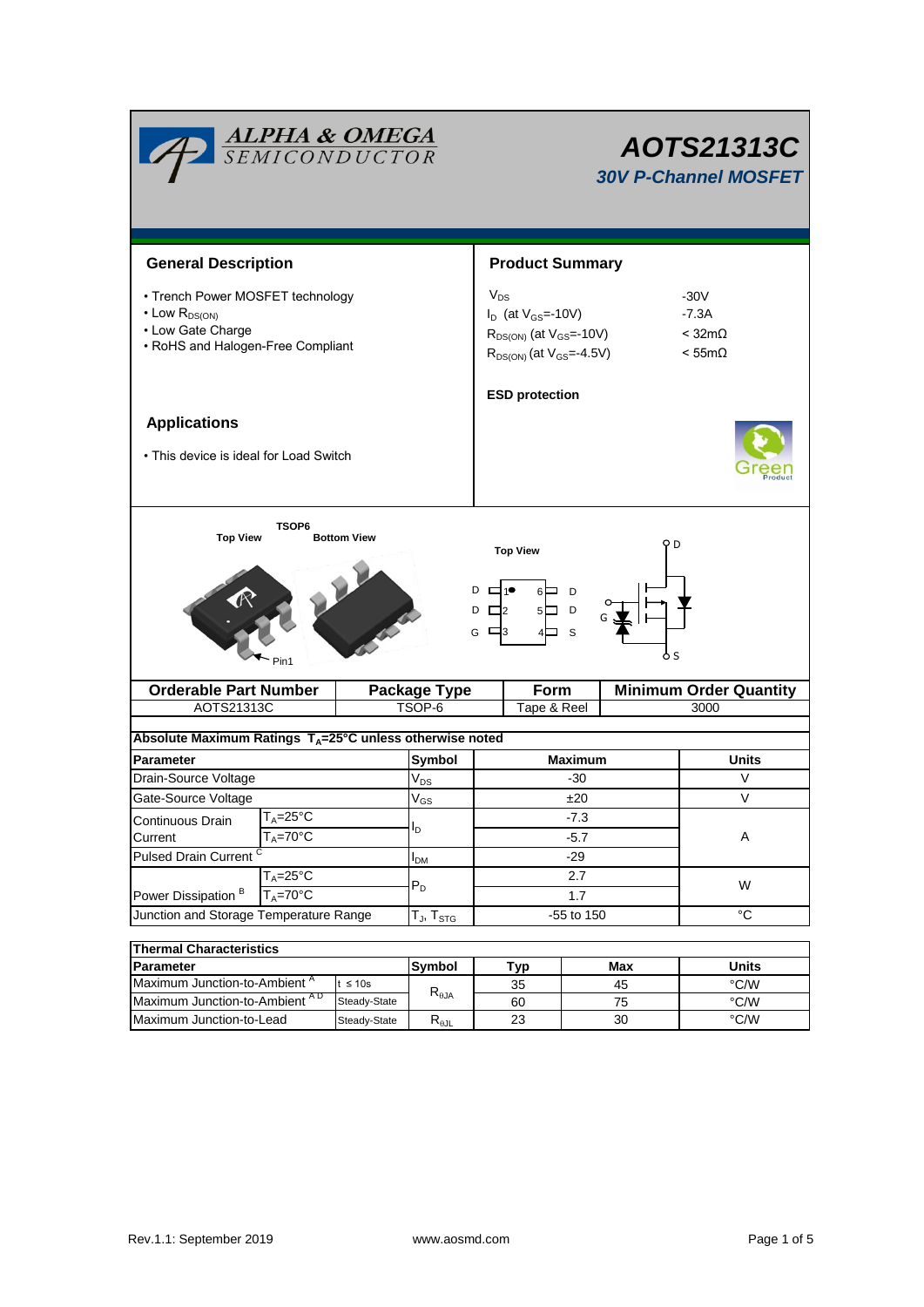

### **Electrical Characteristics (TJ=25°C unless otherwise noted)**

| <b>Symbol</b>               | Parameter                             | <b>Conditions</b>                                               | Min    | <b>Typ</b> | Max    | <b>Units</b> |  |  |  |
|-----------------------------|---------------------------------------|-----------------------------------------------------------------|--------|------------|--------|--------------|--|--|--|
| <b>STATIC PARAMETERS</b>    |                                       |                                                                 |        |            |        |              |  |  |  |
| $BV_{DSS}$                  | Drain-Source Breakdown Voltage        | $I_{D} = -250 \mu A$ , $V_{GS} = 0V$                            | $-30$  |            |        | $\vee$       |  |  |  |
| $I_{DSS}$                   | Zero Gate Voltage Drain Current       | $V_{DS}$ =-30V, $V_{GS}$ =0V                                    |        |            | $-1$   | μA           |  |  |  |
|                             |                                       | $T_{J} = 55^{\circ}C$                                           |        |            | -5     |              |  |  |  |
| $I_{GSS}$                   | Gate-Body leakage current             | $V_{DS} = 0V$ , $V_{GS} = \pm 20V$                              |        |            | ±10    | μA           |  |  |  |
| $V_{GS(th)}$                | Gate Threshold Voltage                | V <sub>DS</sub> =V <sub>GS.</sub> I <sub>D</sub> =-250µA        | $-1.2$ | $-1.7$     | $-2.2$ | V            |  |  |  |
| $R_{DS(ON)}$                |                                       | $V_{GS}$ =-10V, $I_{D}$ =-7.3A                                  |        | 24         | 32     | $m\Omega$    |  |  |  |
|                             | Static Drain-Source On-Resistance     | $T_{\rm J}$ =125°C                                              |        | 32         | 43     |              |  |  |  |
|                             |                                       | $V_{GS} = -4.5V$ , $I_D = -5.6A$                                |        | 34         | 55     | $m\Omega$    |  |  |  |
| $g_{FS}$                    | <b>Forward Transconductance</b>       | $V_{DS} = -5V$ , $I_{D} = -7.3A$                                |        | 25         |        | S            |  |  |  |
| $V_{SD}$                    | Diode Forward Voltage                 | $I_S = -1A$ , $V_{GS} = 0V$                                     |        | $-0.8$     | $-1$   | V            |  |  |  |
| $\mathsf{I}_\mathsf{S}$     | Maximum Body-Diode Continuous Current |                                                                 |        | $-3$       | A      |              |  |  |  |
|                             | <b>DYNAMIC PARAMETERS</b>             |                                                                 |        |            |        |              |  |  |  |
| $\mathbf{C}_{\mathsf{iss}}$ | Input Capacitance                     |                                                                 |        | 1100       |        | рF           |  |  |  |
| $C_{\rm oss}$               | <b>Output Capacitance</b>             | $V_{GS}$ =0V, $V_{DS}$ =-15V, f=1MHz                            |        | 120        |        | рF           |  |  |  |
| $\overline{C_{\rm rss}}$    | Reverse Transfer Capacitance          |                                                                 |        | 105        |        | рF           |  |  |  |
| R <sub>g</sub>              | Gate resistance                       | $f = 1$ MHz                                                     |        | 11         | 18     | Ω            |  |  |  |
|                             | <b>SWITCHING PARAMETERS</b>           |                                                                 |        |            |        |              |  |  |  |
| $Q_q(10V)$                  | <b>Total Gate Charge</b>              |                                                                 |        | 22         | 33     | nC           |  |  |  |
| $Q_g(4.5V)$                 | <b>Total Gate Charge</b>              | $V_{GS}$ =-10V, $V_{DS}$ =-15V, $I_{D}$ =-7.3A                  |        | 11         | 18     | nC           |  |  |  |
| $\mathsf{Q}_{\text{gs}}$    | Gate Source Charge                    |                                                                 |        | 2.5        |        | nC           |  |  |  |
| $\mathsf{Q}_{\mathsf{gd}}$  | Gate Drain Charge                     |                                                                 |        | 6.5        |        | пC           |  |  |  |
| $t_{D(on)}$                 | Turn-On DelayTime                     |                                                                 |        | 12         |        | ns           |  |  |  |
| $t_r$                       | Turn-On Rise Time                     | $V_{GS}$ =-10V, $V_{DS}$ =-15V, R <sub>1</sub> =2.05 $\Omega$ , |        | 9          |        | ns           |  |  |  |
| $t_{D(off)}$                | Turn-Off DelayTime                    | $R_{\text{GEN}} = 3\Omega$                                      |        | 55         |        | ns           |  |  |  |
| $t_f$                       | Turn-Off Fall Time                    |                                                                 |        | 19         |        | ns           |  |  |  |
| $\mathfrak{t}_{\text{rr}}$  | Body Diode Reverse Recovery Time      | $I_F = -7.3A$ , di/dt=500A/ $\mu$ s                             |        | 12         |        | ns           |  |  |  |
| $Q_{rr}$                    | Body Diode Reverse Recovery Charge    | $I_F$ =-7.3A, di/dt=500A/ $\mu$ s                               |        | 17         |        | nC           |  |  |  |

A. The value of  $R_{\theta JA}$  is measured with the device mounted on 1in<sup>2</sup> FR-4 board with 2oz. Copper, in a still air environment with T<sub>A</sub> =25° C. The value in any given application depends on the user's specific board design.

B. The power dissipation  ${\sf P}_{\sf D}$  is based on  ${\sf T}_{\sf J(MAX)}$ =150 $^\circ\,$  C, using  $\leqslant$  10s junction-to-ambient thermal resistance.

C. Repetitive rating, pulse width limited by junction temperature T $_{\rm J(MAX)}$ =150°C. Ratings are based on low frequency and duty cycles to keep

initialT $j=25^\circ$  C.

D. The R<sub>eJA</sub> is the sum of the thermal impedance from junction to lead R<sub>eJL</sub> and lead to ambient.<br>E. The static characteristics in Figures 1 to 6 are obtained using <300µs pulses, duty cycle 0.5% max.<br>F. These curves are

APPLICATIONS OR USE AS CRITICAL COMPONENTS IN LIFE SUPPORT DEVICES OR SYSTEMS ARE NOT AUTHORIZED. AOS DOES NOT ASSUME ANY LIABILITY ARISING OUT OF SUCH APPLICATIONS OR USES OF ITS PRODUCTS. AOS RESERVES THE RIGHT TO IMPROVE PRODUCT DESIGN,FUNCTIONS AND RELIABILITY WITHOUT NOTICE.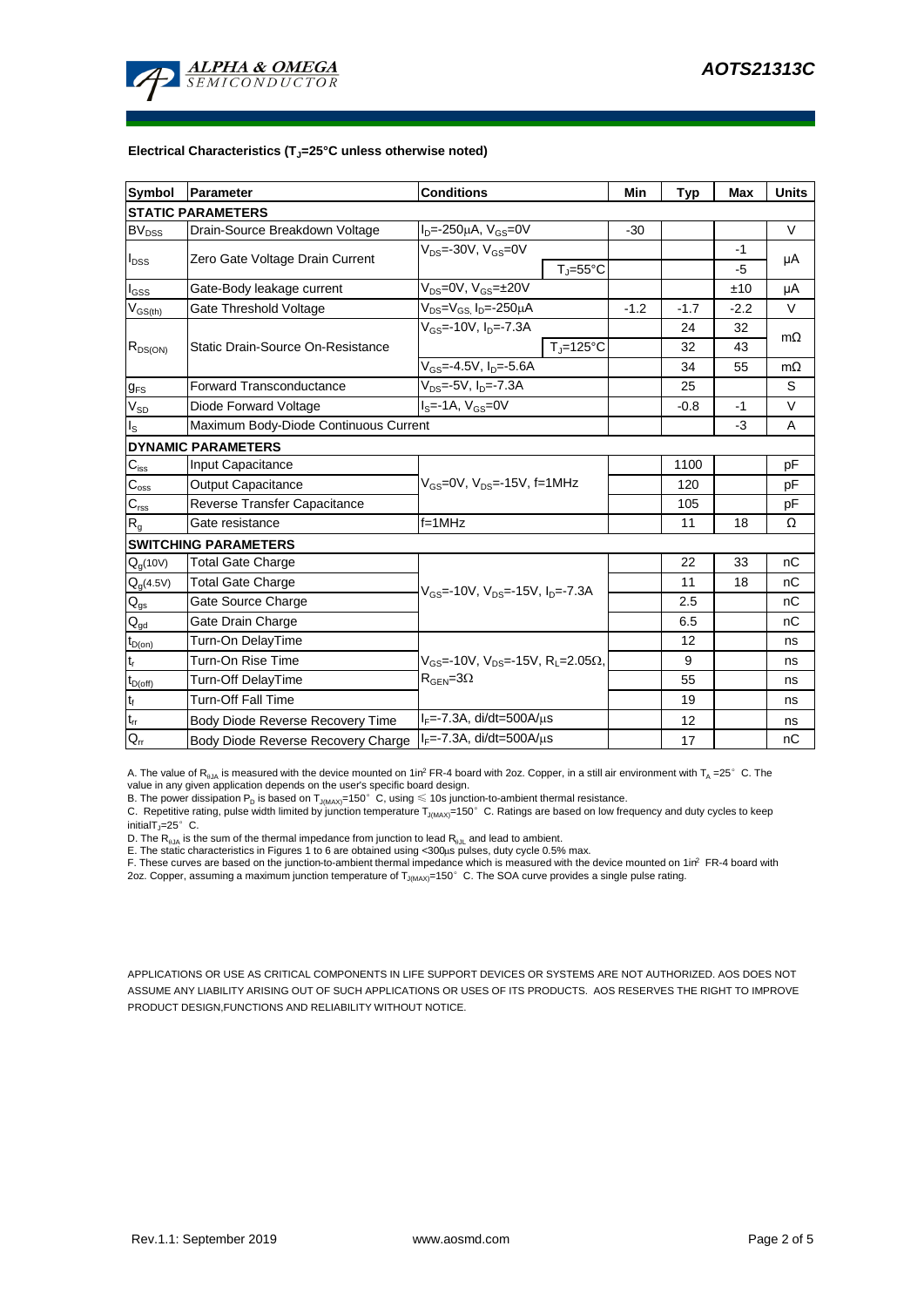

### **TYPICAL ELECTRICAL AND THERMAL CHARACTERISTICS**

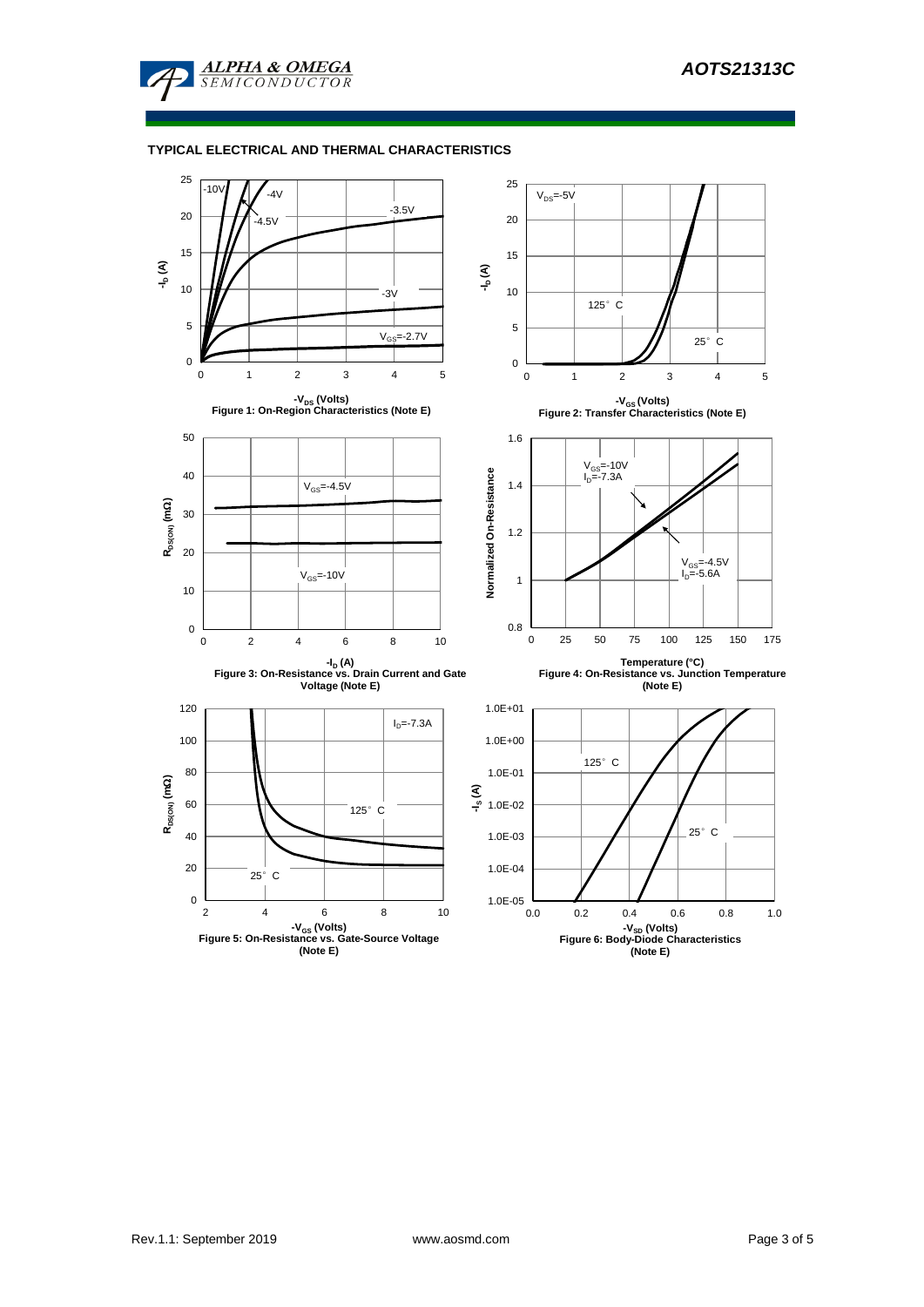

### **TYPICAL ELECTRICAL AND THERMAL CHARACTERISTICS**